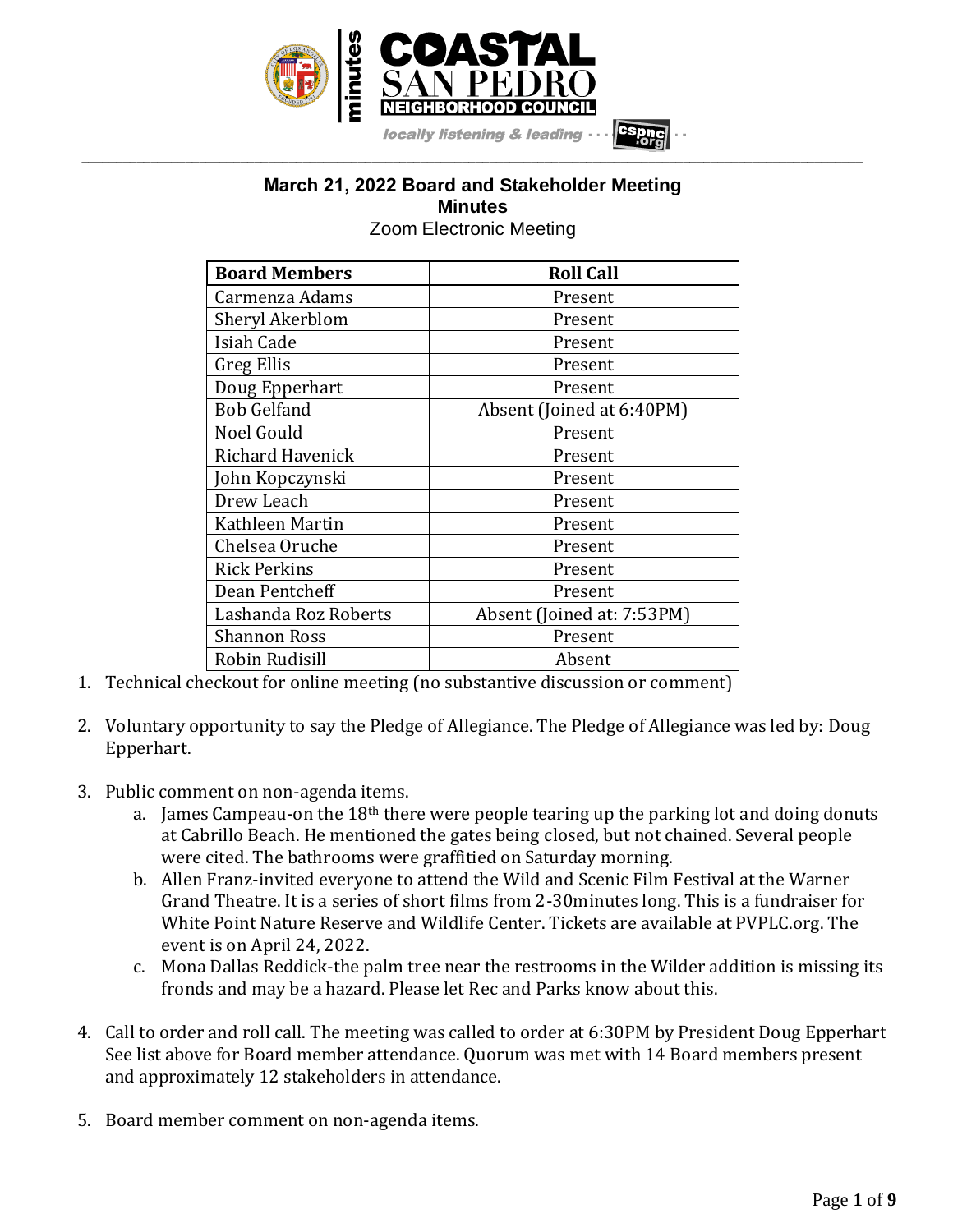a. Richard Havenick-The Port of Los Angeles is moving forward with the C40 Cities, with the Zero Emission Plan to be completed by the end of the year for all of the ships in the Pacific Rim to produce zero emissions by 2034. They are forming working groups. There has been some hesitancy from China due to the conflict in the Ukraine. There will be a Table of Contents for the draft, and it should be available right away. There is going to be a Stakeholder Engagement Group, an advisory group, by the end of spring formed. Zero Emission Heavy Duty Ships could be applicable to a broad range of applications, energy production, and so forth. You know about the resolution that the City Council would establish for a Green Hydrogen Hub at the Port of Los Angeles, coincidentally, which might have great bearing on the possibilities for truly zero emissions that is zero carbon, zero methane, and our future.

## **Bob Gelfand joined the meeting at 6:40PM**

- b. Doug Epperhart- the City Clerk issued the final list of candidates for the ballot in June 2022. There are four individuals that have qualified for the 15<sup>th</sup> Council District race: Danielle Sandoval, Tim Mc Osker, Anthony Santich, and Bryant Odega. Today at the Board of Neighborhood Commissioners meeting they took the final vote on the Social Media Policy proposal, which this Board did weigh in on (against). The vote was four to three and it was defeated. Our Commissioner, Ray Regalado, voted against it.
- c. Dean Pentcheff asked about The Walker's Café Application for Historic Monument Status. Doug Epperhart responded that he was at the meeting and the vote was unanimous to forward it to the City Council for final approval.
- 6. Approval of prior meeting minutes. The minutes were approved without objection.
- 7. Report from Los Angeles Police Department
	- a. LAPD Melody Shortle- went over the Crime Stats. There were three suicides at Point Fermin. The individuals suffered from mental health issues and were not from the local area. On March 26, 2022 at 8:00AM, There will be a Gun Buy Back Program at The Municipal Building in Wilmington. A question was raised as to whether there are numbers of how many people have fallen off the cliff at Point Fermin unintentionally. Officer Shortle said those numbers are listed as injuries not crimes.
	- b. Port Police Officer Morales- went over the stats for the Port side. Regarding Cabrillo Beach, there is a new, heavy gate being fabricated. The boat launch ramp is closed from 10:00PM to 6:00AM. The fishing pier and the fire pits also have a 10:00PM closing time. We do see cars doing donuts there and it is definitely not legal. Call us if you need a response. Log on to [Portoflosangeles.org](portoflosangeles.org) to view the calendar of upcoming events. Things are opening up.

Atziri Camerena introduced Daniel Johnson who will be covering her position while she is out on leave. Ms. Camerena mentioned they would be receiving an email with a full introduction and contact information. Mr. Johnson lives in Long Beach and is a Los Angeles native. He has been with the Department since November 2021. He announced that the Department of Neighborhood Empowerment is hosting a CIS Townhall with the Budget Tribunes on Thursday March 31, 2022. It is from 6:00PM to 9:00PM. Nury Martinez, Paul Koretz, and Ron Galperin will be guests. Ms. Camerena will send the Board members the link to R.S.V.P. Mr. Johnson will be working with the Outreach Chair to help with the upcoming elections. A final reminder that the Bylaw changes are due on April 1, 2022. Her last day before she goes on leave will be April 1, 2022.

8. Motion to reallocate \$2,500 from line item "Election Expenditures Category/unallocated" to line item "Neighborhood Purpose Grants (NPG)".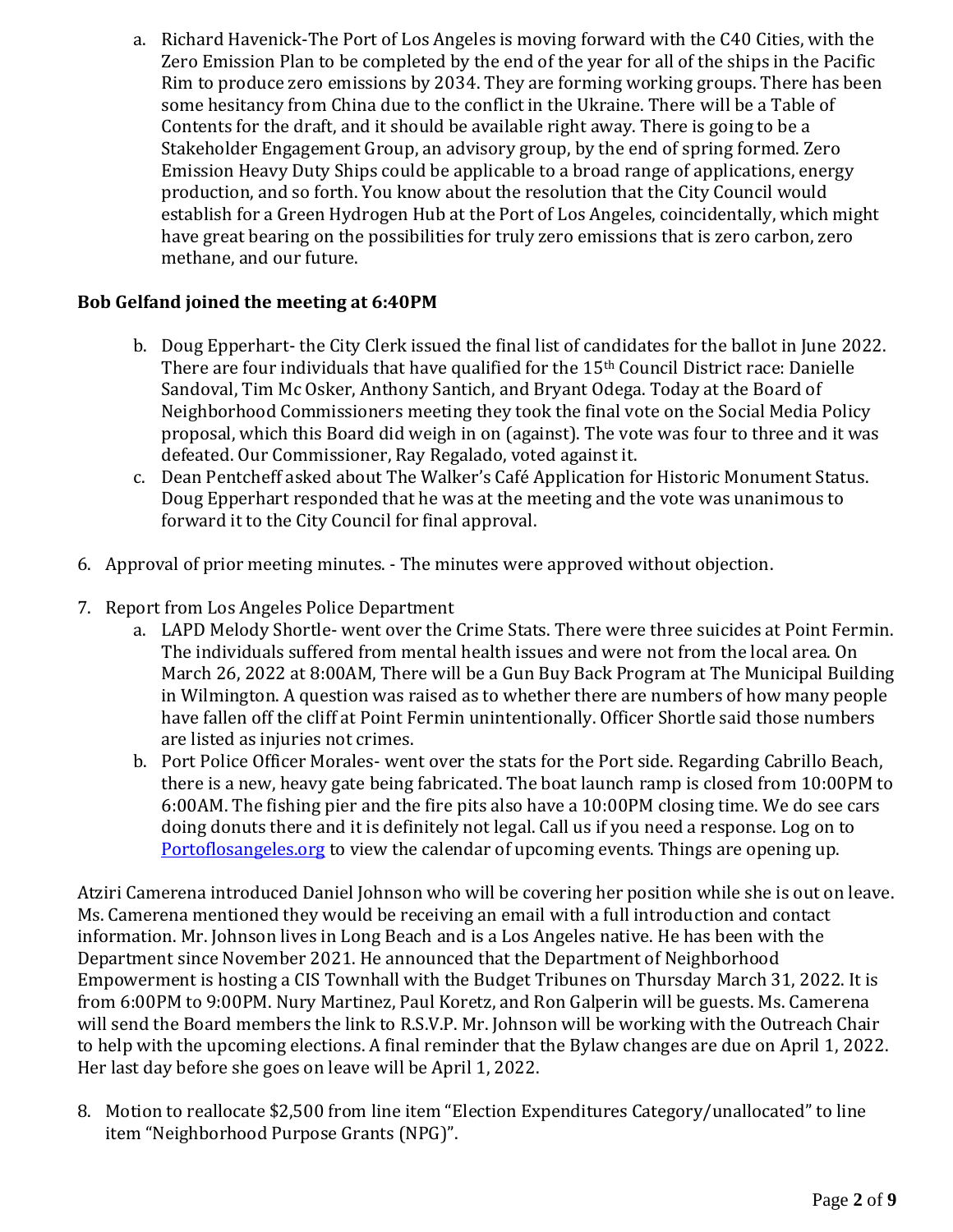- a. Motion to put Agenda items 8-15 on Consent Calendar Moved by Havenick, Second Akerblom Motion Passed with 12 Yes (Adams, Akerblom, Ellis, Epperhart, Gelfand, Gould, Havenick, Kopczynski, Leach, Oruche, Perkins, Pentcheff), 2 No (Martin, Ross), 1 Abstention (Cade), and 2 Absent (Roberts, Rudisill).
- b. Motion to remove Items. Items (All Items) 8, 9, -10, -11, -12, -13, -14, -15, from the Consent Motion Passed with 15 Yes (Akerblom, Cade, Ellis, Epperhart, Gelfand, Havenick, Kopczynski, Leach, Martin, Oruche, Perkins, Pentcheff, Ross), 2 Absent (Roberts, Rudisill).
- c. Motion to reallocate \$2,500 from line item "Election Expenditures Category/unallocated" to line item "Neighborhood Purpose Grants (NPG)." Moved by-Akerblom Second-Neighborhood Purpose Grant Ad hoc Committee Motion Passed with 15 Yes (Akerblom, Cade, Ellis, Epperhart, Gelfand, Havenick, Kopczynski, Leach, Martin, Oruche, Perkins, Pentcheff, Ross),0 No (0), 2 Absent (Roberts, Rudisill).
- 9. Motion to recommend awarding a total amount not to exceed \$17,707 in Neighborhood Purpose Grants (NPG's)

Resolved, the Coastal San Pedro Neighborhood Council shall award the following Neighborhood Purpose

Grants: ENTITY \$ REQUESTED \$ RECOMMENDED1

- a. Exceptional Children's Foundation \$ 2,107 \$ 490
- b. Street Meet Company \$ 5,000 \$ 0
- c. San Pedro Meals on Wheels \$ 5,000 \$ 3,265
- d. Arts District San Pedro Waterfront \$ 3,000 \$ 0
- e. International Bird Rescue \$ 5,000 \$ 2,500
- f. Angels Gate Cultural Center \$ 5,000 \$ 0
- g. Willenberg CTC \$ 4,500 \$ 800
- h. Hearts Respond \$ 4,590 \$ 0
- i. Community Disaster Prep Foundation \$ 5,000 \$ 3,300
- j. Feed and Be Fed \$ 3,185 \$ 0
- k. Rainbow Services \$ 5,000 \$ 1,000
- l. San Pedro Bay Historical Society \$ 2,500 \$ 2,400
- m. 15th Street Elementary School LAUSD \$ 3,915 \$ 1,915
- n. National Water Color Society \$ 4,640 \$ 0
- o. Friends of LAMM \$ 4,280 \$ 2,037

\$62,717 \$ 17,707

Requested Recommended

Doug Epperhart Recused himself.

Public Comment:

- a. Mary Francis T.- representing friends of LAMM felt the process was fair.
- b. James Campeau- support the Emergency Preparedness but had some questions.
- c. Mona Dallas Reddick- They have a time limit on their project.

## **Roz Roberts joined the meeting at 7:53PM**

- i. Amendment to send back to the Neighborhood Purposes Grant Ad hoc Committee for reconsideration. Moved Adams Second Gould -Motion Failed with 4 Yes (Adams, Gould, Martin, Ross), 7 No (Ellis, Gelfand, Havenick, Kopczynski, Leach, Oruche, Perkins), 4 Abstentions (Akerblom, Cade, Pentcheff Roberts), 1 Recused (Epperhart), 2 Absent (Rudisill).
- ii. Motion to approve a Consent Calendar for items a-o Moved Gelfand Seconded by Cade Motion Passed with 13 Yes (Adams, Cade, Ellis, Gelfand, Gould, Havenick, Kopczynski, Leach, Martin, Oruche, Perkins Roberts, Ross), 0-No, 2 Abstentions (Akerblom, Pentcheff), 1 Recused (Epperhart), Absent 1(Rudisill).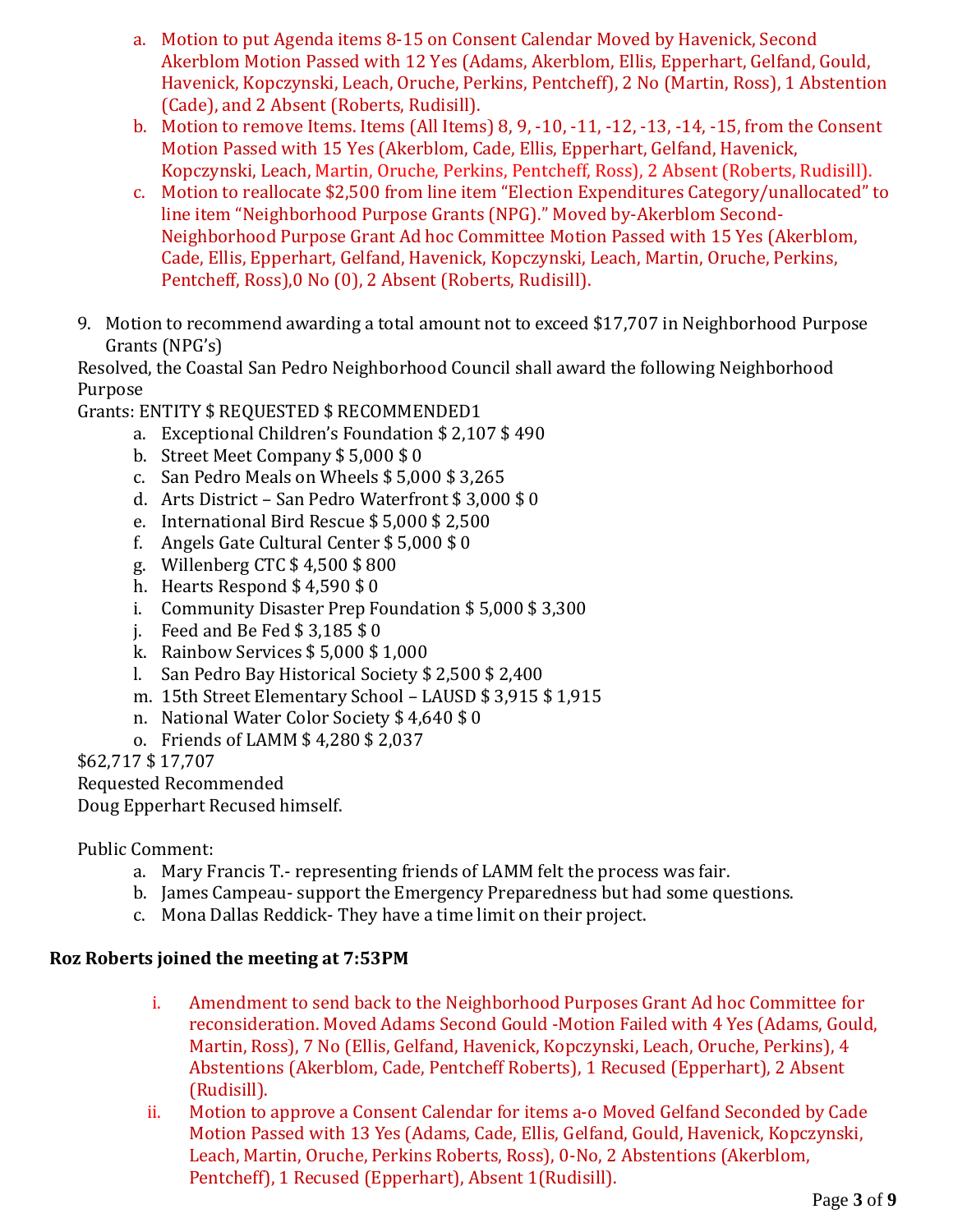Ms. Camerena said the items can't be voted on as one block. They need to be voted on individually.

Items: f, Angels Gate Cultural Center, i, Community Disaster Prep Foundation, and e International Bird Rescue were pulled from the Consent Calendar

#### **Meeting returned to item 9- with the removal of items e, f, and i.**

- iii. Amended Motion to recommend awarding a total amount not to exceed \$17,707 in Neighborhood Purpose Grants with the removal of items 9e, 9f, and 9i. by Neighborhood Purpose Grants Ad hoc Committee - Motion Passed with 14 Yes (Adams, Akerblom, Cade, Ellis, Gelfand, Gould, Havenick, Kopczynski, Leach, Martin, Oruche, Perkins, Roberts, Ross), 0 No, 1 Abstention (Pentcheff) 1 Recused (Epperhart), Absent 1(Rudisill).
- iv. Motion to send item e. International Bird Rescue back to committee Moved Akerblom Second Ross Motion Passed with 8 Yes (Adams, Akerblom, Cade, Ellis, Gould, Kopczynski, Perkins, Ross), 6 No (Gelfand, Havenick Leach Martin Oruche, Roberts), 1 Abstention (Pentcheff), 1 Recused (Epperhart), 1 Absent (Rudisill),
- v. Motion to send item f. Angels Gate Cultural Center back to committee. Moved Akerblom Second Gould Motion Passed with 12 Yes (Adams, Akerblom, Cade, Ellis, Gould, Havenick, Kopczynski, Martin, Oruche, Perkins, Roberts, Ross), 1 No (Gelfand), 2 Abstentions (Leach, Pentcheff), 1 Recused (Epperhart), Absent 1 (Rudisill).
- vi. Motion to send item i Community Disaster Prep Foundation back to committee Moved Akerblom Second Gould Motion Passed with 11Yes (Adams, Akerblom, Cade, Ellis, Gould, Havenick, Kopczynski, Martin, Perkins, Roberts, Ross) 0No, 4 Abstentions (Gelfand, Leach, Oruche Pentcheff)1 Recused (Epperhart) Absent 1(Rudisill).

Doug Epperhart returned to the meeting at 8:24PM

10. Motion regarding funding and measures to mitigate damage caused by vehicle vandalism at Angels Gate Park. Coastline and Parks Committee

Public Comment:

- a. James Campeau- sent some background information, nothing protects the open space.
- b. Allen Franz urged support for amending the item
- a. Motion to amend to add the following language:, Coastal San Pedro Neighborhood Council opposes the use of T-gates, or similar gates, to close off the railroad tie area during rain events, but supports the use of chains on the east and west entrances of the unpaved bluff area along NCO road which is adjacent to building H and building F to close the area to trucks during these times, and CSPNC requests the department of Recreation and Parks add signs to the park entrance citing LAMC 63.44 which prohibits motorized vehicles from driving anywhere other than the paved roads in the park. Moved by Pentcheff Second by Gould the Motion Passed with 11Yes (Akerblom, Cade, Ellis, Epperhart, Gould, Havenick, Kopczynski, Leach, Oruche, Perkins, Roberts), 1 No (Martin), 3 Abstentions (Gelfand, Pentcheff, Ross), 1 Absent from the vote (Adams), 1 Absent from the meeting (Rudisill).
- b. Motion to add an additional amendment in regards to using posts that are not treated with environmentally toxic materials. Moved Gould Second Cade without objection the amendment was added. No vote was taken to approve the second amendment

Coastline and Parks Committee Draft Letter

Whereas, there is destruction of unpaved surfaces due to 10-20 trucks per day at Angels Gate Park when it rains,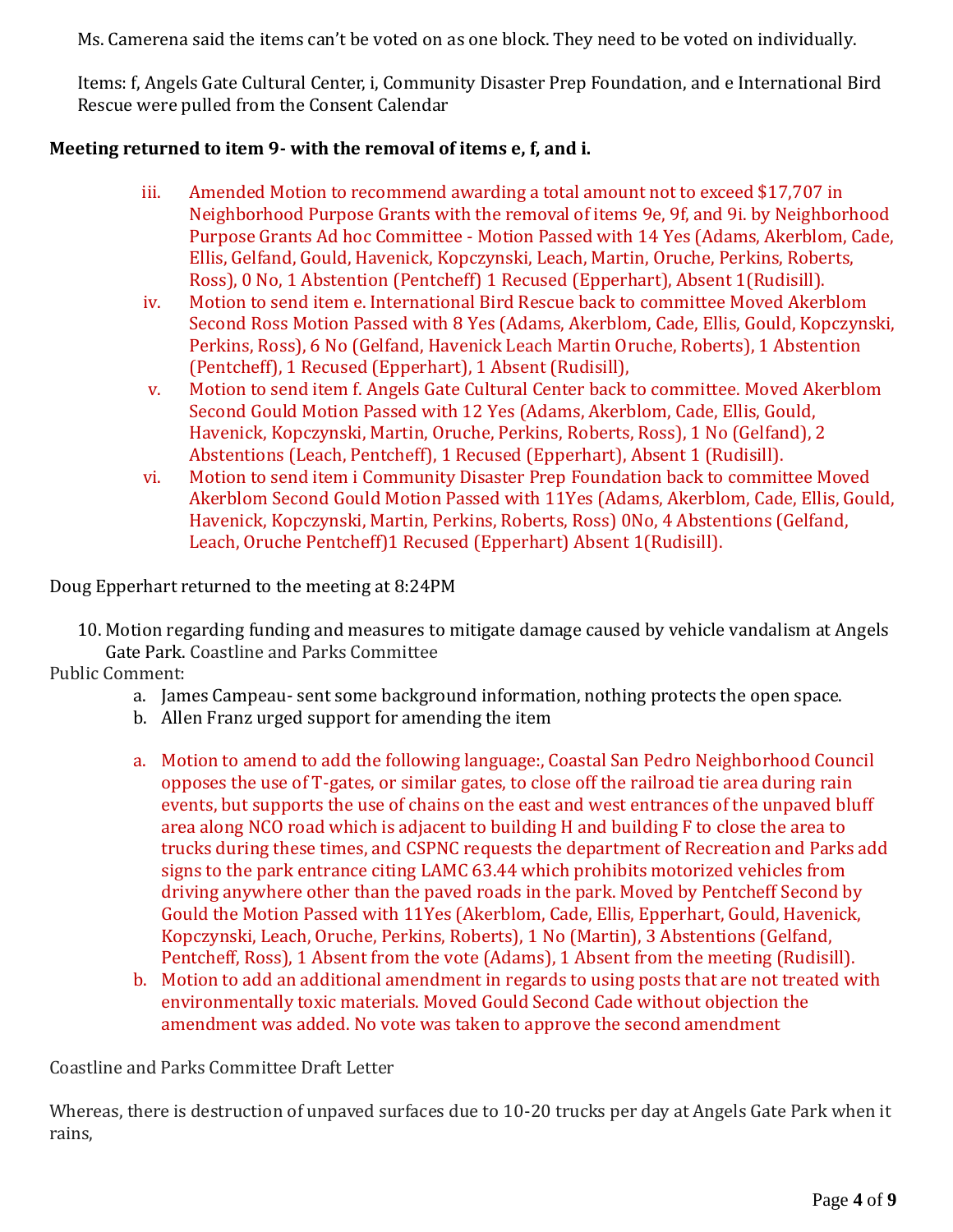Therefore, be it resolved, the Coastal San Pedro Neighborhood Council supports Angels Gate Cultural Center applying for funding to donate to the Department of Recreation and Parks to employ mitigation measures such as the railroad ties that are already in use in the park and also to pave the area in front of building H, and

Be it further resolved, the Coastal San Pedro Neighborhood Council requests the Department of Recreation and Parks to install the same post system used in the parking lot below the Korean Bell (using posts that are not treated with environmentally toxic materials), and / or post and single cable 3 feet high along Barlow Saxton Road, Leavenworth Road and Leary Merriam Drive, to protect the open space hillsides and natural habitat from off road vehicle activity.

## [Amendment adopted.]

Be it further resolved, Coastal San Pedro Neighborhood Council opposes the use of T-gates, or similar gates, to close off the railroad tie area during rain events, but supports the use of chains on the east and west entrances of the unpaved bluff area along NCO road which is adjacent to building H and building F to close the area to trucks during these times, and

Be it further resolved, CSPNC requests the department of Recreation and Parks add signs to the park entrance citing LAMC 63.44 which prohibits motorized vehicles from driving anywhere other than the paved roads in the park.

- a. Amended Motion as approved above, Moved Coastline and Parks Committee. The Motion Passed 12 Yes (Akerblom, Cade, Ellis, Epperhart, Gelfand, Gould, Havenick, Kopczynski, Oruche, Perkins, Pentcheff, Roberts). 0 No, 4-Abstentions (Adams, Leach, Martin, Ross), 1 Absent (Rudisill).
- 11. Motion to endorse letter containing recommendations to the Port of Los Angeles regarding the Public Access Investment Plan. The Letter submitted by the Northwest San Pedro NC was shown on the screen
- Public Comment
	- a. Pat Nave there are a lot of things that seem like they should be heard in one committee or another. This effects our whole community.
	- b. Allen Franz there is a lot of overlap between committees.

## Motion

- a. Motion Resolved, the Coastal San Pedro Neighborhood Council supports the letter dated December 22, 2021 from the Northwest San Pedro Neighborhood Council to the Board of Harbor Commissioners and the Port of Los Angeles and requests responses to the letter no later than March 31, 2022.
- b. Motion to send this item to the Port Committee-Moved Ross, Second Leach Motion Failed with 6 Yes (Adams, Epperhart Leach, Martin, Roberts, Ross), 9 No (Akerblom Ellis, Gelfand Gould, Havenick Kopczynski, Oruche Perkins, Pentcheff), 0 Abstentions, 1 Absent from the vote (Cade), 1 Absent (Rudisill).
- c. Motion to endorse letter containing recommendations to the Port of Los Angeles regarding the Public Access Investment Plan. The Letter submitted by the Northwest San Pedro NC was shown on the screen Motion Passed with 13 Yes (Adams, Cade, Ellis Epperhart, Gelfand Gould, Havenick, Kopczynski, Leach Martin, Oruche, Pentcheff, Roberts,) 3 No (Akerblom, Perkins Ross) 0 Abstentions, 1 Absent (Rudisill).
- 12. Motion requesting development of plan to mitigate and solve problems caused by visual blight and excessive heavy-duty traffic in and around the Port of Los Angeles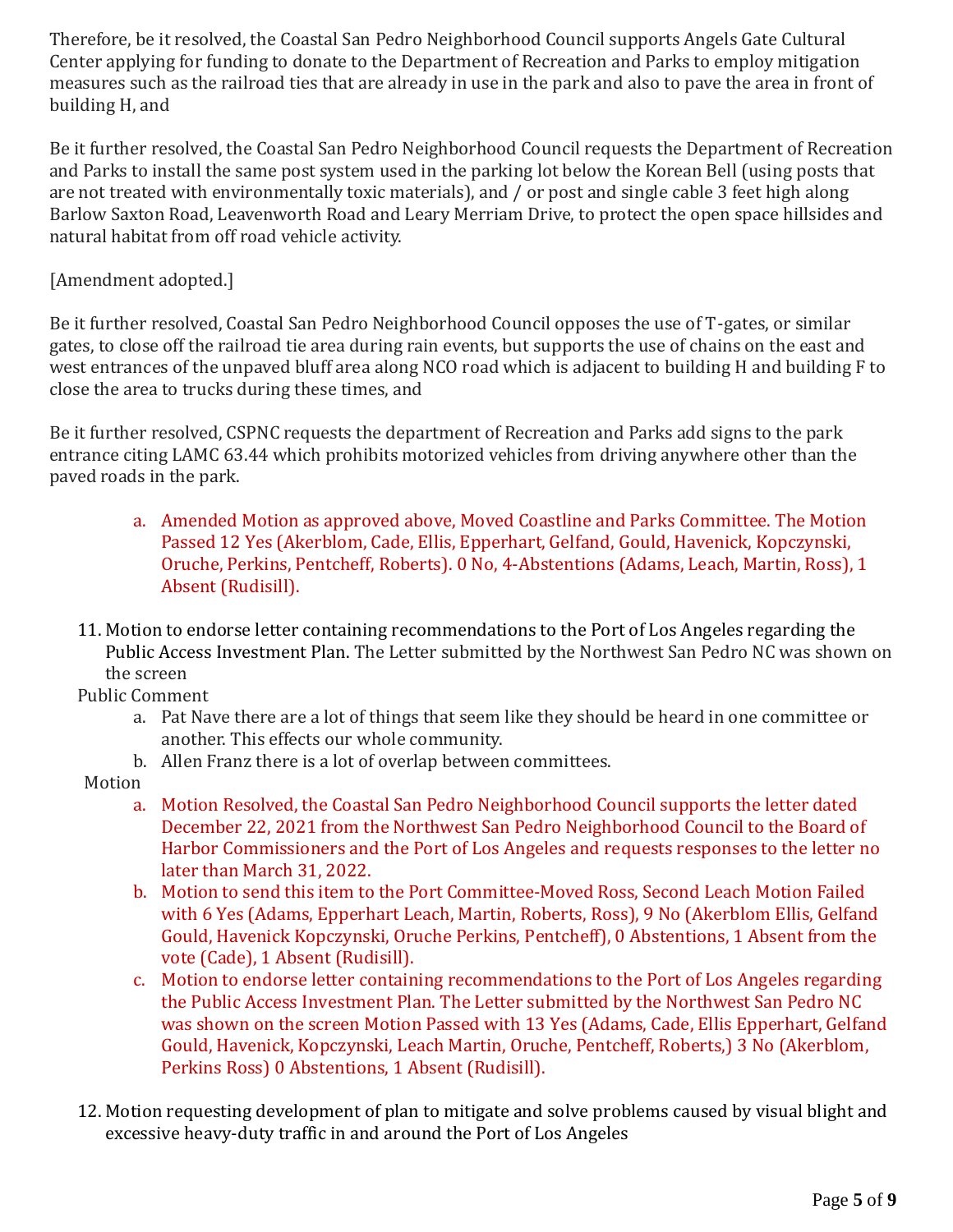Motion requesting development of plan to mitigate and solve problems caused by visual blight and excessive heavy-duty traffic in and around the Port of Los Angeles.

#### Environment and Sustainability Committee

Whereas, increased freight movement through Wilmington resulted in excessive container stacking immediately adjacent to residential areas, in vastly increased air pollution and unsafe traffic conditions on residential streets over-run with heavy duty trucks, excessive truck idling, operations beyond permitted business hours, and possible non-compliance with City of Los Angeles noise ordinance.

Whereas, the container stacking immediately adjacent to residential areas created visual blight and unsightly conditions and the heavy-duty truck traffic through residential streets resulted in vastly increased local air pollution and reduction in safety on roadways neither designed nor intended for such heavy-duty vehicle traffic.

Whereas, the excessive container stacking and heavy-duty vehicle traffic on residential streets vastly degraded living conditions for all stakeholders in the Harbor Area and is a negative reflection of the City and Port of Los Angeles, the Council District 15, and all government and industrial agencies associated with the freight movement.

Therefore. be it resolved, the Coastal San Pedro Neighborhood Council requests the offices of Council District 15, Harbor Department, and Mayor's Office to immediately convene the public and private entities responsible (including container yards, trucking companies, Department of Transportation, CD15 Office, and Mayor's office) to identify and implement both the short-term mitigations and long-term solutions to reduce the visual blight and the excessive traffic.

Be it further resolved, the Coastal San Pedro Neighborhood Council requests that the CD15, Harbor Department, and Mayor's Office acknowledge our request and respond with the plan, by April 30 2022, to convene the stakeholders necessary to develop and implement the immediate and longer-term solutions to the visual blight and excessive heavy-duty traffic.

- a. Motion requesting development of plan to mitigate and solve problems caused by visual blight and excessive heavy-duty traffic in and around the Port of Los Angeles and amended to include, by April 30, 2022 as underlined above. Moved Environment and Sustainability Committee Motion Passed 16 Yes (Adams, Akerblom, Cade, Ellis, Epperhart, Gelfand, Gould, Havenick, Kopczynski, Leach, Martin, Oruche, Pentcheff, Perkins, Roberts, Ross), 0 No, 0 Abstentions 1 Absent (Rudisill).
- 13. Motion to establish recommended remediations for negative impacts caused by Port operations. Environment and Sustainability Committee

Whereas, Port infrastructure and Port activities can have negative impacts on harbor area communities and neighborhood councils; and

Whereas, the impacts negatively affect property values and local quality of life such as roadway deterioration from truck traffic and truck routing, rail horn noise, aesthetic impacts as cranes and above-ground utility poles, use of Port property in residential areas, excessive light pollution, and reduction of the urban greening plan for San Pedro; and

Whereas, we will define in a working document many of the negative impacts and suggest remediations, mitigation measures that can be included in future Port environmental documents, and other policy recommendations for the Port.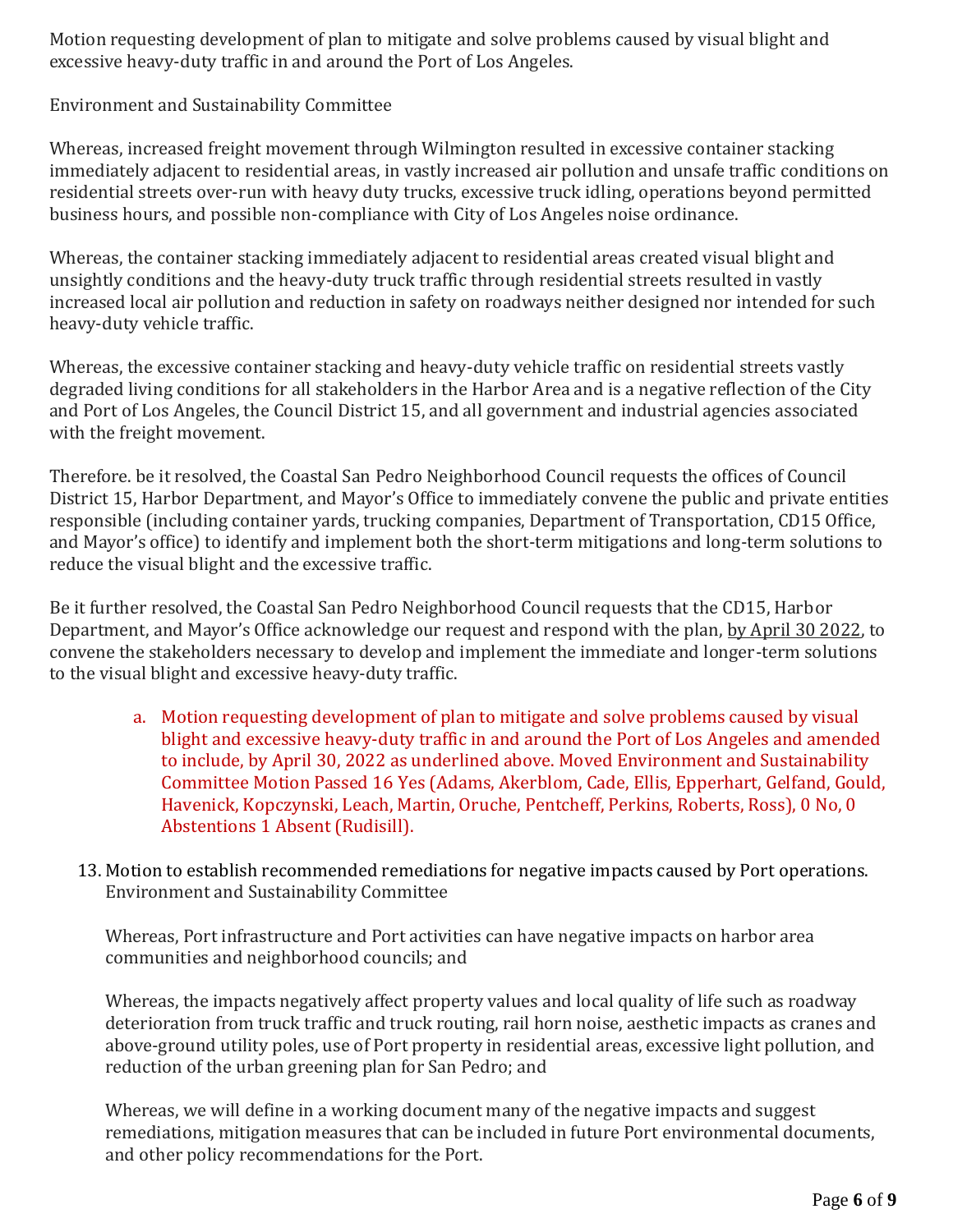Therefore, be it resolved, the Coastal San Pedro Neighborhood Council endorses the effort to address the impacts of past Port infrastructure improvements and the development of a working document to define potential remediations, mitigations, and policy recommendations, and urges the Port to consider the policies included therein; and,

Be if further resolved, the Coastal San Pedro Neighborhood Council requests that the Neighborhood Councils represented by the Joint San Pedro Neighborhood Council Environment and Sustainability Committee appoint representatives to collaborate with other Harbor Area Neighborhood Council representatives to work with Port staff and/or Harbor Commissioners in proposing remedial measures and policies to be defined in the working document.

Public Comment

- a. Pat-she is here to answer any questions and thank everyone for their work.
- b. James Campeau-spoke about the sirens and trucks idling.
- c. David Ross- did not know about this. Are you looking to collaborate with Port workers?
- d. Craig Goldfarb- he is directly impacted.

Isiah Cade left the meeting at 9:46PM

- a. Motion to send item to the Port Committee Moved by Ross Second Martin- The Motion Failed with 6 Yes (Adams, Epperhart, Gelfand, Leach, Martin, Ross) 8 No (Akerblom Ellis Gould, Havenick Kopczynski, Oruche, Pentcheff, Perkins) 1 Abstention (Roberts), 2 Absent (Cade, Rudisill).
- b. Motion to establish recommended remediations for negative impacts caused by Port operations. Environment and Sustainability Committee, the Motion Passed with 9 Yes (Adams, Akerblom, Ellis, Gould, Havenick, Kopczynski, Pentcheff, Perkins, Roberts) 3 No (Martin, Leach, Ross), 3 Abstentions (Epperhart, Gelfand Oruche, 2 Absent (Cade, Rudisill).

14. Motion to host a forum for candidates for the Los Angeles city council 15th district.

Ad Hoc Committee on Government Performance and Accountability. Be it resolved, the Coastal San Pedro Neighborhood Council shall organize and host a forum for candidates for the Los Angeles City Council 15th district.

Public Comment:

a. Craig Goldfarb- thinks it is a good idea and would be useful to be able to review meetings.

## Motion

- a. Motion to host a forum for candidates for the Los Angeles City Council 15th District. Moved Ad Hoc Committee on Government Performance and Accountability. Motion Passed with 15 Yes (Adams, Akerblom, Ellis, Epperhart, Gelfand, Gould, Havenick, Kopczynski, Leach, Martin, Oruche, Pentcheff, Perkins, Roberts, Ross) 0 No, 0Abstain, 2 Absent (Cade Rudisill).
- 15. Motion to adopt a standing rule requiring that meetings be conducted using official Zoom account and that meetings be recorded.

Be it resolved; the Coastal San Pedro Neighborhood Council shall adopt the following standing rule:

When meetings of the Coastal San Pedro Neighborhood Council are conducted via Zoom, the meetings shall be conducted using the official Zoom account provided by the City of Los Angeles and they shall be record-ed.

[Amendment proposed but amendment failed (motion passed as originally written above)]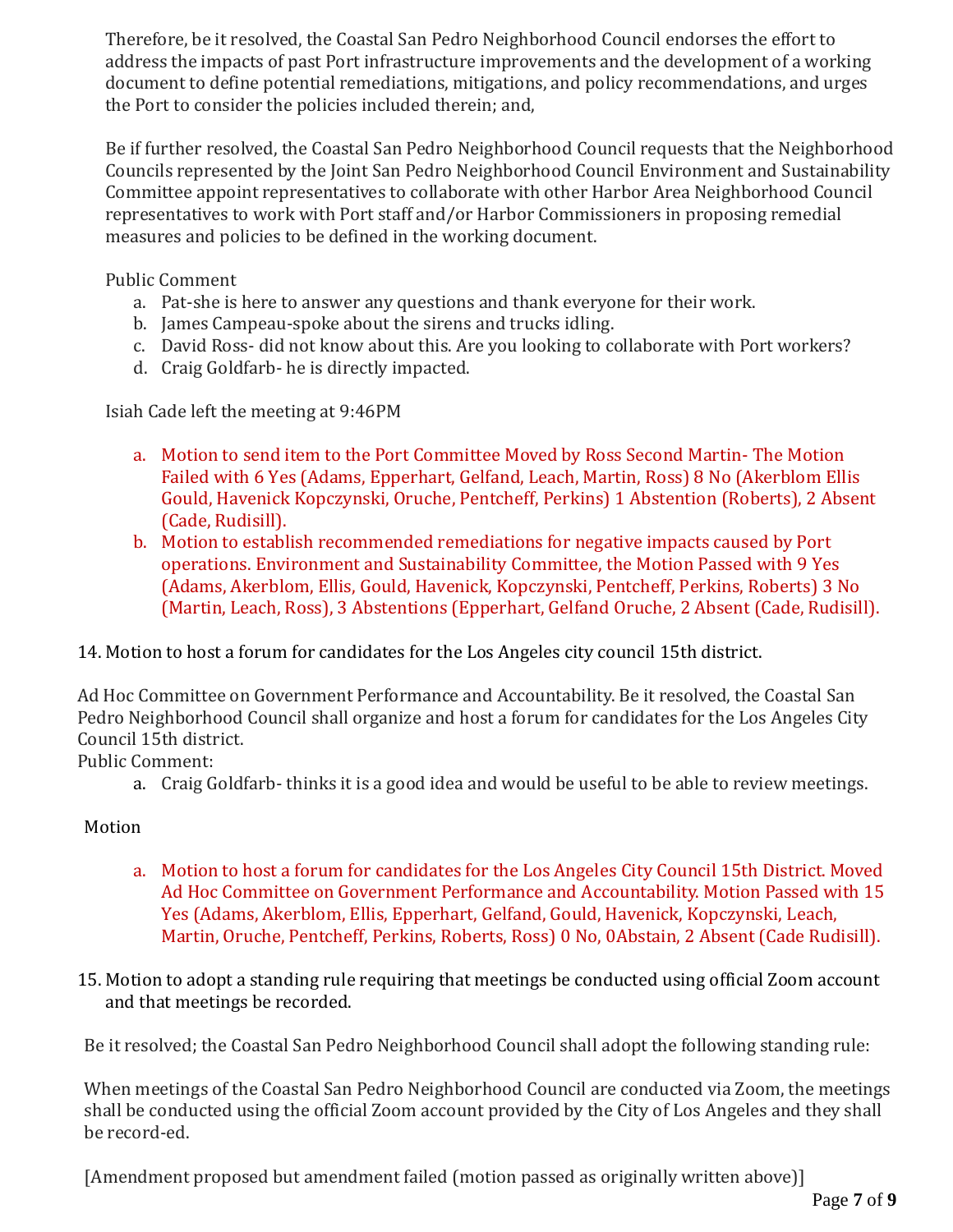conducted using the official Zoom account provided by the City of Los Angeles and they shall be recorded and links to the recordings shall be posted on the CSPNC website within 48 hours subsequent to the conduct of the respective meeting.

- a. Amendment to the Motion that meetings be conducted using the official Zoom account provided by the City of Los Angeles and they shall be recorded and links to the recordings shall be posted on the CSPNC website within 48 hours subsequent to the conduct of the respective meeting. Motion Failed with 0 Yes 14 No (Adams, Akerblom, Ellis, Epperhart, Gelfand, Havenick, Kopczynski, Leach, Martin, Oruche, Pentcheff, Perkins, Roberts, Ross), 1Abstentions (Gould), 2 Absent (Cade Rudisill)
- b. Motion to adopt a standing rule requiring that meetings be conducted using official Zoom account and that meetings be recorded. Moved Martin Second Ellis Motion Passed with 15 Yes (Adams, Akerblom, Ellis, Epperhart, Gelfand, Gould, Havenick, Kopczynski, Leach, Martin, Oruche, Pentcheff, Perkins, Roberts, Ross), 0 No, 0 Abstentions, 2 Absent (Cade Rudisill).

#### **Meeting moved to item 18**

- 16. Committee reports. -No Committee Reports
- 17. Treasurer's report. There is still money available.

Budget and Finance (Consent Calendar)- Items 18, 19, and-20

Motion to approve the Consent Calendar Items 18, 19, and 20 Moved Budget and Finance Committee Motion Passed 14 Yes (Adams, Akerblom, Ellis, Epperhart, Gould, Havenick, Kopczynski, Leach, Martin, Oruche, Pentcheff, Perkins, Roberts, Ross), 0 No, 1 Abstention (Gelfand), 2 Absent (Cade Rudisill).

#### **Returned to Item 16**

- 18. Approval of Monthly Expenditure Reports for February 2022.
- 19. Approval of Monthly Expenses, including approval of Treasurer's payment of all recurring Neighborhood Council expenses including (but not limited to) Lloyd Staffing, Bridgegap Temporary Staffing and Services Agency, The Mailroom, and office supplies.
- 20. Approval of funding requests received from committees: Motion from Communications and Outreach Committee for an amount not to exceed \$600 for the redesign of the CSPNC logo. - **No Action Taken**

Motion to approve the Consent Calendar Items 18, 19, and 20 Moved Budget and Finance Committee Motion Passed 14 Yes (Adams, Akerblom, Ellis, Epperhart, Gould, Havenick, Kopczynski, Leach, Martin, Oruche, Pentcheff, Perkins, Roberts, Ross), 0 No, 1 Abstention (Gelfand), 2 Absent (Cade Rudisill).

- 21. Appointments of committee officers, committee members, and Board representatives including, but not limited to, the appointment of Freddy Castillo to the following committees: Emergency Preparedness and Public Safety; Environment and Sustainability; Homelessness; and Planning, Land Use and Transportation. **Ms. Martin. Shannon Ross and Bob Gelfand would like to be added to the NPG Committee-Passed as Amended. No vote was taken**
- 22. Announcements: Mr. Epperhart**-There are still 19 participants in the meeting.**
- 23. Public comment on non-agenda items**. - No Public Comments**